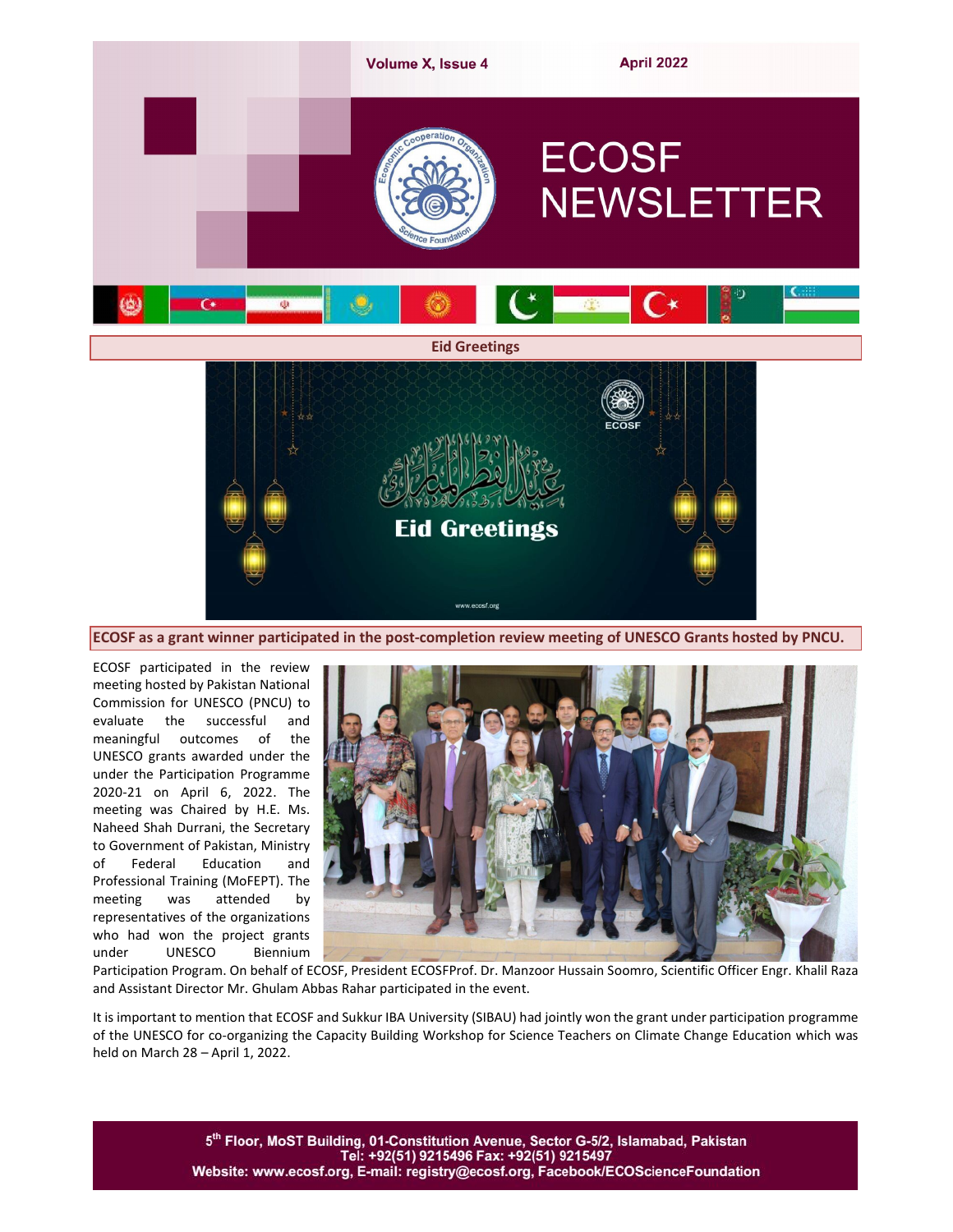## **ECOSF NEWSLETTER**

Syed Junaid Akhlaq, Secretary General, PNCU briefly introduced the roles and functions of the PNCU, which is the Government of Pakistan's focal point for the UNESCO to policy advice to the on UNESCO matters and acts as a point of liaison between government, the community, and UNESCO in Pakistan.

During the meeting, Prof. Manzoor Hussain Soomro expressed his gratitude to PNCU and MoFETP for their cooperation and support in the form of grant that enabled the Foundation to conduct a very successful workshop.

Later, Engr. Khalil Raza presented the workshop objectives, major outcomes, and challenges during the course of the workshop. Mr. Raza concluded his presentation with a way forward to recognize the immediate need for integrating climate change education for mainstreaming and replicating this workshop at much larger scale for widespread adoptability of climate science content at Pakistani schools. Subsequently, other grantees also made presentations.

Ms. Naheed Shah Durrani appreciated the efforts and this unique initiative undertaken by the ECOSF to help train science teachers in Pakistan in critical area of Climate Change. She hoped that such an initiative will be scaled up at countrywide level.

Shareholderism vs Stakeholderism: A Misconceived Contradiction Prof. Nisar A. Siddiqui Memorial Lecture by Emiretus Prof. Colin Mayer from the Oxford University held virtually on 25 April 2022

A Memorial Lecture on "Shareholderism versus Stakeholdersm: A Misconceived Contradiction" by Prof. Colin Mayer from the Oxford University was held virtually on 25 April 2022 in the memory of Prof. Nisar Ahmed Siddiqui, the Founder Vice Chancellor of Sukkur Institute of Business Administration University (SIBAU), Sukkur Pakistan. Professor Siddiqui (Late) had been a legendary educationist and an able administrator. He began his career as secondary school teacher, went onto become a civil servant and served as Commissioner of Sukkur and Secretary to the provincial government of Sindh including for Education. After retirement, he was entrusted to lead the Sukkur Institute of Business Administration, which he endeavoured to elevate it as a university. Considering the deficiency in quality of education among the newly inducted students in the university, he traced back to deficiency at school level and went on to open schools linked with the university; which are called the



University Community Colleges imparting education from Primary to higher secondary level, preparing them for university education.

The virtual Memorial Lecture by an eminent professor from the Oxford university was a tribute to him by his friends and colleagues; Prof. Bhawani Shankar Chowdhry the Distinguished National Professor and Prof. Emeritus of Mehran University of



Engineering and Technology (MUET) Jamshoro; Prof. Manzoor H. Soomro the President of ECO Science Foundation; Prof. Zahid Hussain Khand, Registrar of SIBAU, QS Merit Institution and Engr. Prem Saghar Menghwar a Visiting Scholar at the Boston College, USA. The Honorable Speaker of the lecture was an Emeritus Scholar known worldwide, Prof. Colin Mayer CBE from the Oxford University, UK.

The talk was introduced and moderated by Engr. Prem Saghar Menghwar. Prof. Khand introduced the Late Prof. Siddiqui and Prof. Chowdhry introduced the eminent speaker.

Professor Mayer spoke on different concepts and principles of Business viz-a-viz, Shareholderism and Stakeholdersm were in the impact in the role of a company leader and the objectives of a company;

Page 2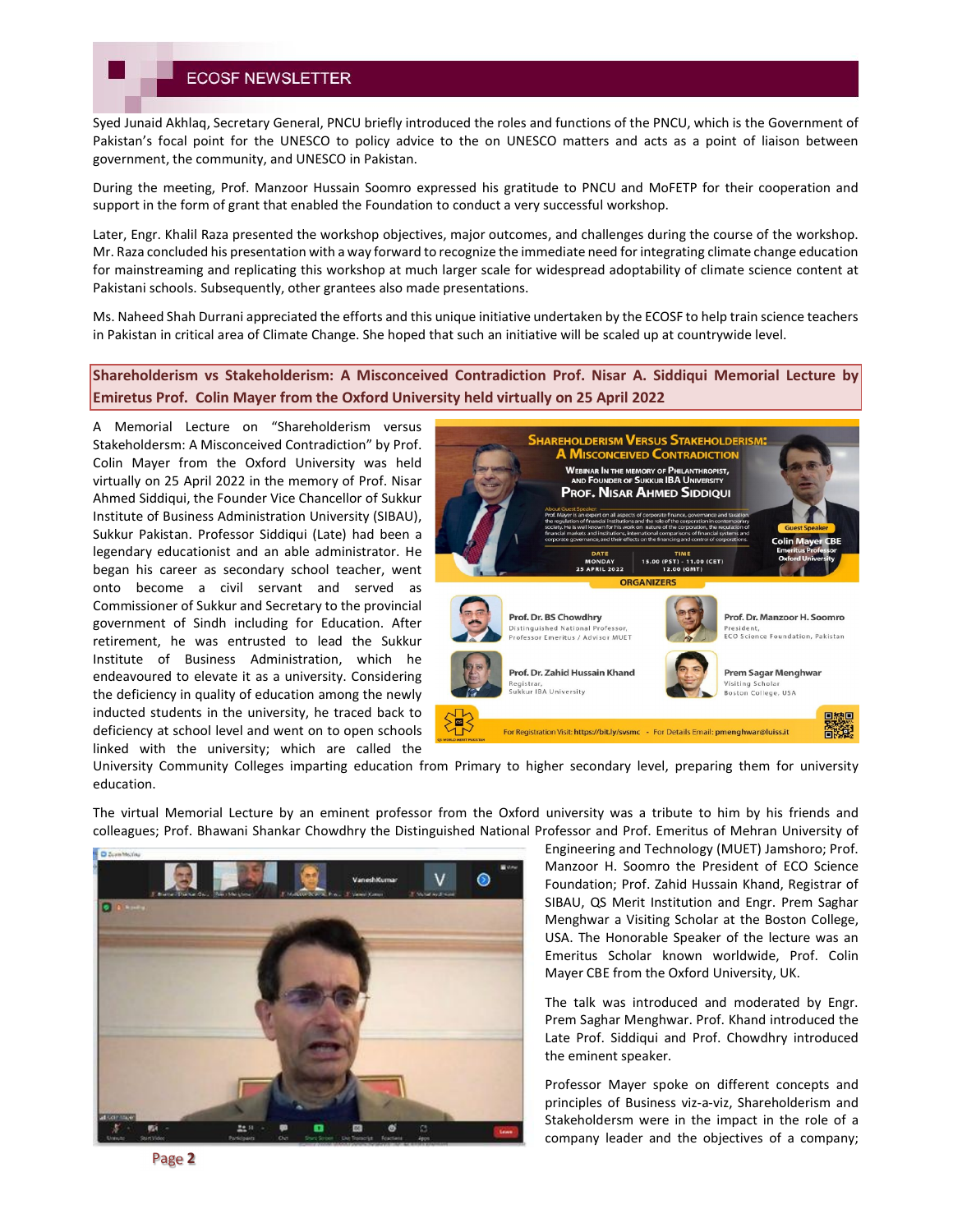# **ECOSF NEWSLETTER**

which he said, should be to address the problems of society/people worldwide rather than just profitability of a company. The Speaker also highlighted the importance of socio-cultural acceptances of the target community or market. The lecture was for 30 minutes. followed by 40 minutes of a lively Q&A session moderated by Mr. Antonio Daood. Altogether, over 200 participants worldwide from across the world joined the lecture.

Concluding remarks were then offered by Prof. Soomro. He highlighted and acknowledged the contributions of Professor Siddiqui in education sector and thanked the speaker, his co-organizers and the participants for joining the lecture and interacting through the Q&Q and chats.

Report on "Open Science and Digital Inclusion in China" presented and reviewed virtually – President ECOSF joined as Expert Peer Reviewer

An Expert Review Meeting on the "Report on Open Science and Digital Inclusion in China" held virtually on 22 April 2022 under the auspices of UNESCO Cluster Office Beijing China. The meeting was opened by the Director and Representative of UNESCO Cluster Office, Prof. Shahbaz Khan and followed by presentations by the authors of the report led by Prof. Zhao Yandong of the Renmin University of China. It was attended by the experts from UNESCO, Chinese Research Team and External Peer Reviewers who had been involved in developing recommendations by the experts from the Asia and Pacific region including Prof. Manzoor Soomro, President of ECOSF. Objective of the meeting was to review the report on a study commissioned by UNESCO Beijing entitled; "Open Science and Digital Inclusion in China".



It is pertinent to mention that Open Science is a movement to make science more open, accessible, efficient, democratic and transparent. Driven by the unprecedented development of digital technology, Open Science will greatly facilitate the exchange and communication of scientific information and data to serve a wider global population more widely, equally and reliably.

Keeping in view the importance of Open Science, UNESCO in its 41st session of General Conference held in November 2021 recommended to define shared values and principles for Open Science and identify concrete measures on Open Access and Open Data, with proposals to bring citizens closer to science and commitments to facilitate the production and dissemination of scientific knowledge around the world [https://en.unesco.org/science-sustainable-future/open-science/recommendation].

In line with the UNESCO's Recommendation, a study was instituted by UNESCO Beijing Office, and supported and undertaken by the Chinese Academy of Sciences (CAS), Deep-time Digital Earth (DDE), Renmin University of China, Nanjing University China, who prepared the report; "Open Science and Digital Inclusion in China".

The study team conducted a questionnaire-based investigation and prepared the report, which surveyed existing understanding and perception of the concept of "Open Science" and enabling environment for Open Science from the Chinese scientists and the public. Experts also analyzed the policy development for Open Science in China.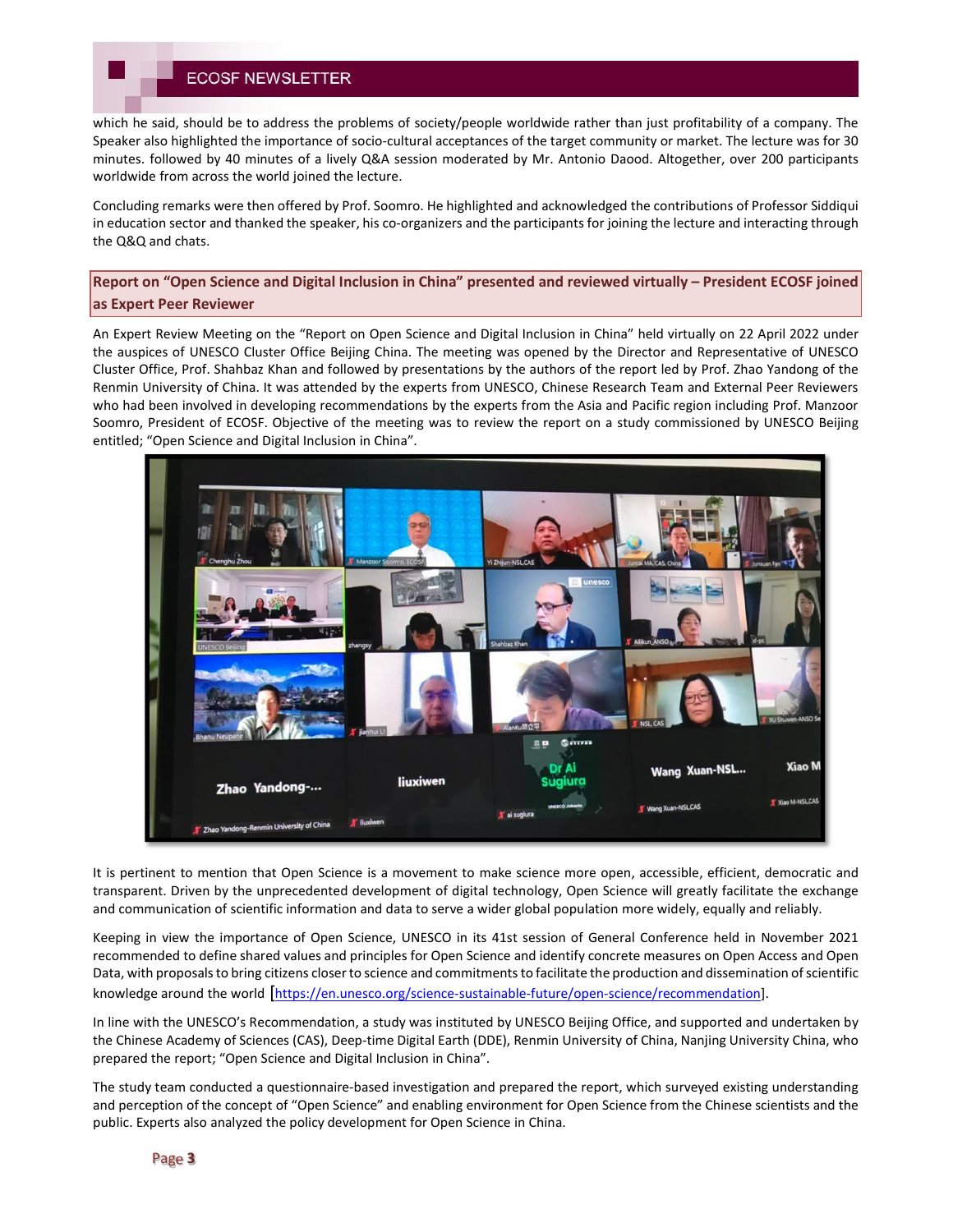Later, the External Peer Reviewers asked questions to the researchers/presenters for clarifications. Subsequently the peer reviewers including Prof. Soomro will share their review reports to the UNESCO Beijing office in due course of time. Dr. Soomro in his comments appreciated the undertaking of such a study and said that it can be turned into a template for similar studies in other developing countries which would help in implementing the recommendations of UNESCO on Open Science in those countries.

According to the report, China has built the world's largest 5G network, and digital industrialization scale has reached 7.5 trillion yuan. More than 44 TB of Popularization of Science and Technology (PST) content and resources has been created, the cumulative page-views and shared posts have reached 365 billion, and the number of users has exceeded 10 million. There were 1,477 PST venues nationwide, each physical S&T museum serving an average of 950,000 people.

The status quo of Chinese research infrastructures was also investigated. It is indicated that the China Science & Technology Network and the China Education and Research Network present typical network infrastructures in China. The CNGrid is a new generation information infrastructure testbed that aggregates sundry high-performance computing resources. The China Science and Technology Cloud (CSTCloud) is Integrated infrastructures combine different research resources and systems, including network services, computing and storage resources, data and others, as hyper converged infrastructures.

In view of the open science and digital inclusion development goals and the current implementation of Chinese policies and related issues, four open science and digital inclusion policy strategies are suggested by the report, to improve the current policy system, including differentiated promotion of open science elements and digital inclusion phases, maximum coverage of open science and digital inclusion stakeholders, open science roadmap implementation with action and evaluation, and the establishment of open science centers to advance the implementation guarantee of open science as a whole.

ECOSF participated in the Webinar on the Role of the IMF in Mitigating Climate Risks: From Physical Impacts to Just Transitions.

Boston University Global Development Policy Center hosted on April 14, 2022, a webinar discussion on how the International Monetary Fund (IMF) can help mitigate climate risks. The discussion featured members of the Task Force on Climate, Development and the IMF, a consortium of experts from around the world utilizing rigorous, empirical researches to advance a developmentcentred approach to climate at the IMF. The panel discussed the role of the IMF in supporting climate resilient development as the only rules-based, multilateral institution charged with maintaining the stability of the international financial and monetary system. On behalf of ECOSF, Engr. Khalil Raza joined the webinar.

Sara Jane Ahmed, Sustainable Finance Advisor to the Group of Vulnerable 20 (V20) moderated the session. She opened by highlighting the most recent Intergovernmental Panel on Climate Change (IPCC) report and how it is a 'now or never' moment for decisive action on climate change.

Next, Ma Jun, Director of the Macro and Green Finance Lab at Peking University, introduced a technical paper on the macroeconomic impact of the European Union's (EU) carbon border adjustment measures (CBAM) on emerging market and developing countries. The paper uses a dynamic computable general equilibrium model to quantify the impacts. The findings show the magnitude of spillover impact on developing countries and that the CBAM was likely to worsen income distribution across countries.



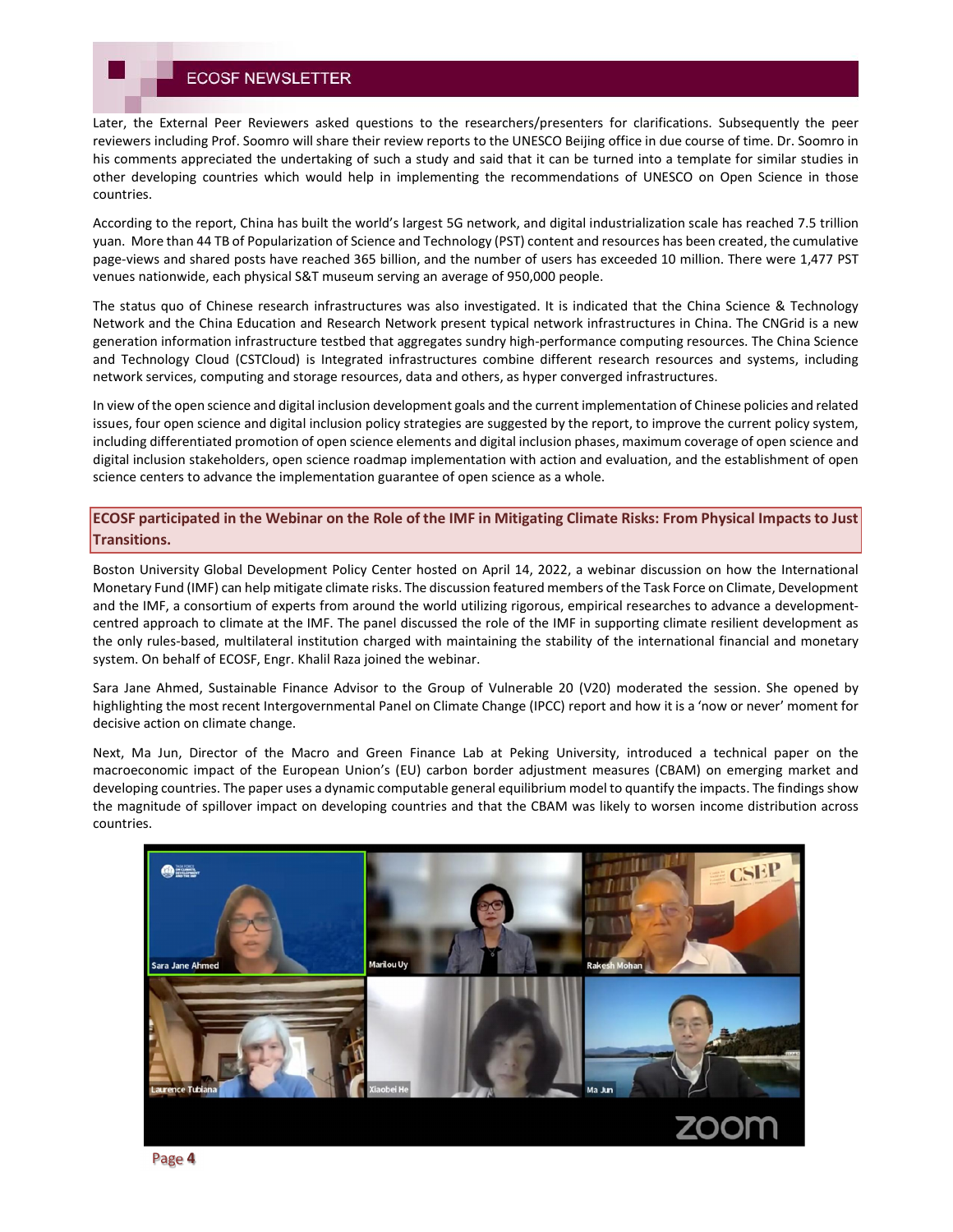# **ECOSF NEWSLETTER**

Next, Rakesh Mohan, President of the Centre for Social and Economic Progress (CSEP), presented CSEP's latest technical paper for the Task Force, which assesses the challenges presented by India's fiscal and energy transition, given that fossil fuel revenues alone are currently more than double India's entire defense expenditure. Mohan emphasized the "triple challenge" faced by developing countries of economic growth, renewable energy and revenue shortfalls.

Following the research presentations, Laurence Tubiana, Chief Executive Officer of the European Climate Foundation, welcomed the findings and shared reactions. She said it was important to understand the impact of CBAMs on emerging markets and climate vulnerable nations, and that carbon pricing tailored to the level of development of each country could help to create a level playing field. She also emphasized the need to integrate the investment requirements for a net-zero world with macroeconomic analyses. She called on the IMF to undertake the required analyses.

The webinar concluded that investment to support decarbonization in developing countries was critical and called attention to countries that do not have robust financial sectors to help generate investment. Experts underlined that the cost of capital is a crucial factor that will shape how quickly countries can increase renewable energy and that it is important to expand the work of Multilateral Development Banks (MBDs) on de-risking facilities.

## Near East University in Cyprus hosted the 3rd World Children Conference

Near East University in Cyprus hosted the 3rd World Children Conference on April 22 – 24, 2022. The objective of holding this conference was to engage in a meaningful dialogue amongst scholars to understand the unique challenges and opportunities for today's children with the purpose of serving the educational, developmental social policy environment for Child Development and Youth Empowerment. The Conference connected researchers, academicians, activists, practitioners and policymakers around the world to a single platform to interact with each other and share knowledge for the betterment of Children and Youth.

Academician Dato Lee Yee Cheong, President of Belt and Road International Science Education Consortium (BRISEC) (under the China Association of Science and Technology, Beijing); who is also a Member of the ECOSF's International Advisory Board, participated in the Conference as an Invited Keynote Speaker. In his talk, Dato Lee emphasized the need to inculcate peace and harmony through evidence based science education for children in the light of the current conflict and increase in violence in societies, and terrorism resulting in atrocities and displaces persons.



He Further highlighted the initiative on development of "Fusion of Belt and Road Civilizations" or the Fusion Project over the period of 2017-2020, that ECOSF too has been part of. Dato lee said that education plays a key role in producing citizens of today for tomorrow. The idea of implementing the Fusion curriculum in the existing educational program is the conviction that by understanding and having good perception of different civilizations that contribute to present day knowledge, children will appreciate the need and importance to live in peace and harmony.

#### New Digital Revolutions: Current Developments Based on Metaverse

## *Courtesy of Eurasian Research Institute*

Internet usage, especially with the COVID-19 pandemic, has almost become an obligatory part of our lives, where we not only spend our free time and carry out various works, but also spend a considerable portion of our daily lives. In this process, we frequently hear the word "Metaverse". The Metaverse can be expressed as a three-dimensional (3D) virtual world in the simplest terms. Our life, which has changed with the beginning of the Internet era, has been moved to the next stage with the development of Metaverse infrastructures and offers us a virtual reality.

When we look at the findings of some research on Metaverse, as a result of the research conducted with people of different ages in the USA, China and UK, it is stated that 93% of the participants consider Metaverse as the technology of the future. In the same research, it was reported that 64% of the participants' social lives depend on technology and informatics, and 61% of participants' income depends on technology and informatics infrastructures. As we can see from these numbers, the concept of the Metaverse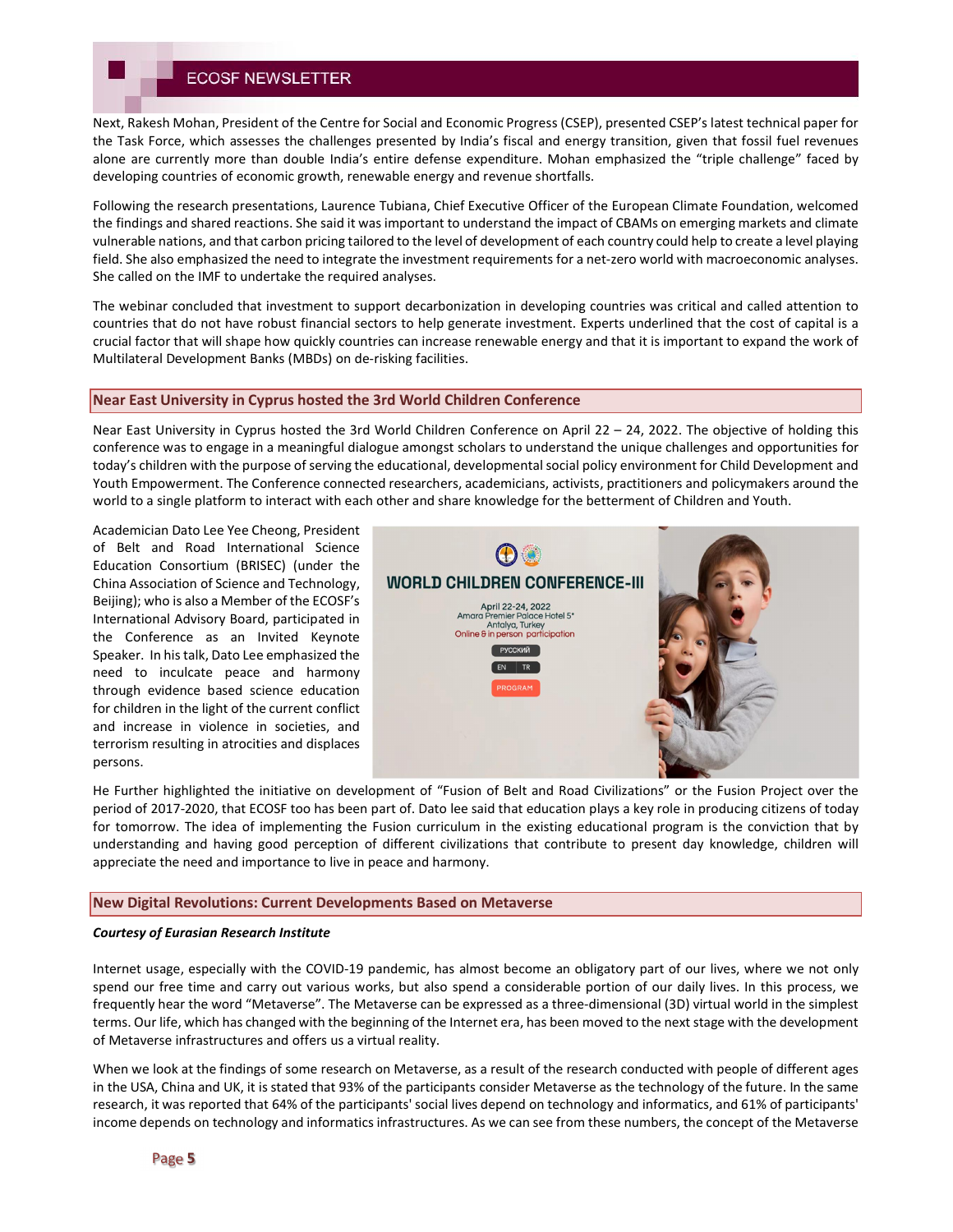is not faced much resistance, and it is likely that it can be adopted by socie- ties to an increasing extent thanks to the opportunities it offers.

Currently, we are witnessing a lot of developments in the virtual world experiences in many different areas ranging from the creation of virtual tours to the museums, and exhibitions due to COVID-19 restrictions to buying virtual land with cryptocurrencies in virtual worlds. Many companies, which are interested in this trend, announce their investments in Metaverse technologies and some even open virtual stores in various virtual worlds. For instance, Facebook's decision to change its company name to Meta and popular companies around the world such as Nike, Adidas, Gucci, H&M and Walmart, express their decisions on opening their virtual branches. On this point, in Turkey, we see that LC Waikiki is also starting a similar initiative.

When the word Metaverse is mentioned, it would be appropriate to perceive it as a general definition given to virtual worlds that are created rather than just a single virtual world. In these virtual worlds that are being created, there is a competitive environment in order to attract attention. In this regard, the leading Metaverse projects are trying to attract the attention of people as potential investors with the economic opportunities they offer. For instance, it is stated that virtual real estate sales in the four big Metaverse worlds, including Sandbox and Decentraland, have reached 501 million dollars in 2021. It is estimated that this number will double in 2022. In addition to these, all the consumption needs which we need in the real-world and more are created in the virtual worlds, and even the competition in the branding process is heating up. Thus, it could be said that the economic system within the Metaverse is also quickly establishing itself.

Like in every new technological development and innovation, expansion of Metaverse infrastructure would bring positive and negative effects to the environment. Considering the positive aspects, Metaverse will make its contribution to the reduction of transportation-related environmental pollution by allowing people to carry out their work in the virtual environment without leaving their homes. In this regard, it is predicted that the share of transportation in global environmental pollution is around 30- 35% and this rate may decrease to 20% with the widespread use of Metaverse worldwide. On the other hand, the negative environmental conditions that will be created by the extraction of chips and other materials, which are necessary for the production of this technological infrastructure and necessary devices, could increase the harmful experiences of the mining sector.

In addition to that, an increase in electricity consumption will also cause more production and consumption of energy resources. In short, mining and energy sources have the potential to increase pollution, despite the pos- sible decrease in transportationrelated environmental pollution. Moreover, the possibility of causing different health problems due to inactivity should also be considered as an additional negative factor.

With the possibility of creating a copy of our real lives in virtual worlds many opportunities are rising, which puts many individuals and companies in a competition in order to not stay behind this technological innovation. At this point, it is known that many states are interested in Metaverse infrastructure and are working to benefit from its practical advantages.

Read more: https://www.eurasian-research.org/wp-content/uploads/2022/04/Weekly-e-bulletin-21.03.2022-27.03.2022-No-347.pdf

## Upcoming Events posted on ECOSF website and Facebook page

## 5th Noor School Student Competition

Mustafa Science and Technology Foundation of Iran in collaboration with ECO Science Foundation (ECOSF) and other organizations is organizing "5th Noor School Student Competition" in memory of the great scientist and mathematician of the Islamic world Abu Rayhan al-Biruni in year 2022. The objective of the Competition is to creating identity and promoting science among the teenagers of the Islamic world to engage them in educational and scientific programs. By accepting 60-second scientific and educational films and celebrating their top works, the competition aims to get students (national and international) to participate in this Competition and find science and technology more amusing.

The interested/relevant educational institutes/organizations are invited to encourage the students for the large participation in the Competition. The deadline for submission of the entries (60 second scientific videos) is July 2022. The winners of the Competition will be awarded with cash prizes along with the certificates

Read More: http://ecosf.org/5th-Noor-School-Student-Competition